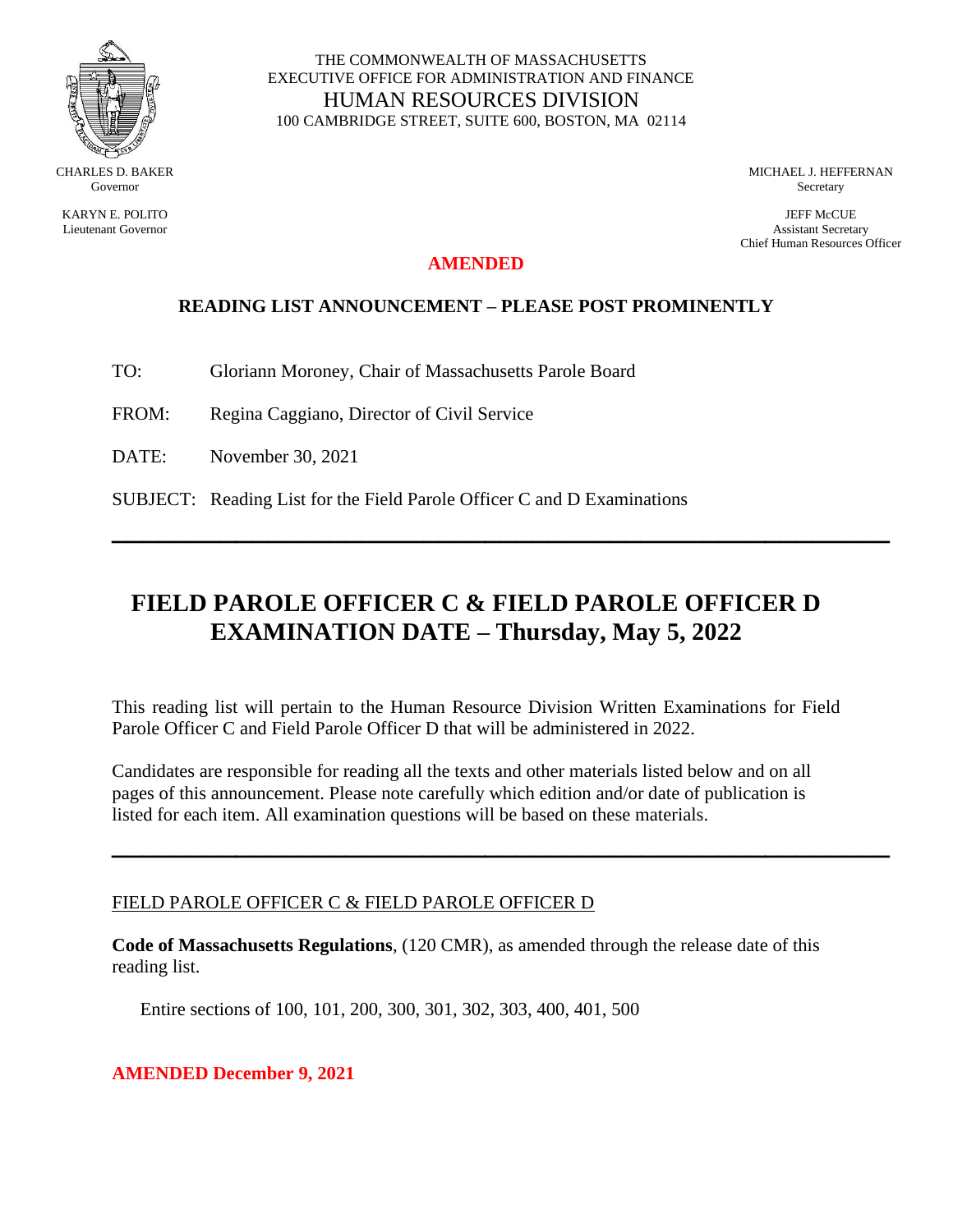**Criminal Justice:** A Brief Introduction, Schmallengen, F. (13<sup>th</sup> ed., 2020). Pearson/Prentice-Hall.

**Chapters** 1, 2, 3, 10, 11, and 12.

**Massachusetts Parole Board Policy**, (120 PAR), as amended through the release date of this reading list.

Entire sections of 102, 103, 105, 112, 113, 117, 140, 141, 216, 359, 360, 408, 435/VSU 910, 450, 502, 530, 550, 552, 600, 604, 605, 609, 618, 700, 710

*\** Check with your agency for assistance in locating a copy of the above reading material.

**Probation and Parole: Corrections in the Community**, Abadinsky, H. (13<sup>th</sup> ed., 2018). Pearson/Prentice Hall.

**Chapters** 6, 7, 8, and 9.

**Supervision Today**, Robbins, S.P.; DeCenzo, D.A., and Wolter, R. (8<sup>th</sup> ed., 2016). Pearson/Prentice-Hall.

**Chapters** 1-11.

## **Field Parole Officer D ONLY**

**Massachusetts Parole Board Policy**, (120 PAR), as amended through the release date of this reading list.

Entire sections of 107, 127, 128, and 500

**Massachusetts Parole Board, Standard Operating Procedures**, as amended through the release date of this reading list.

Entire Sections of 2008/08-FS-001: Field Services/Transitional Services/Hearings Unit/Documentation of Confidential Information in SPIRIT; 2012/12-FS-10: Regional Offices/ Enforcement of General Parole Condition #3; 2013/13-FS-12: Office Day Coverage; 2013/13-FS-13: Parole Violation Reports

*\** Check with your agency for assistance in locating a copy of the above reading material